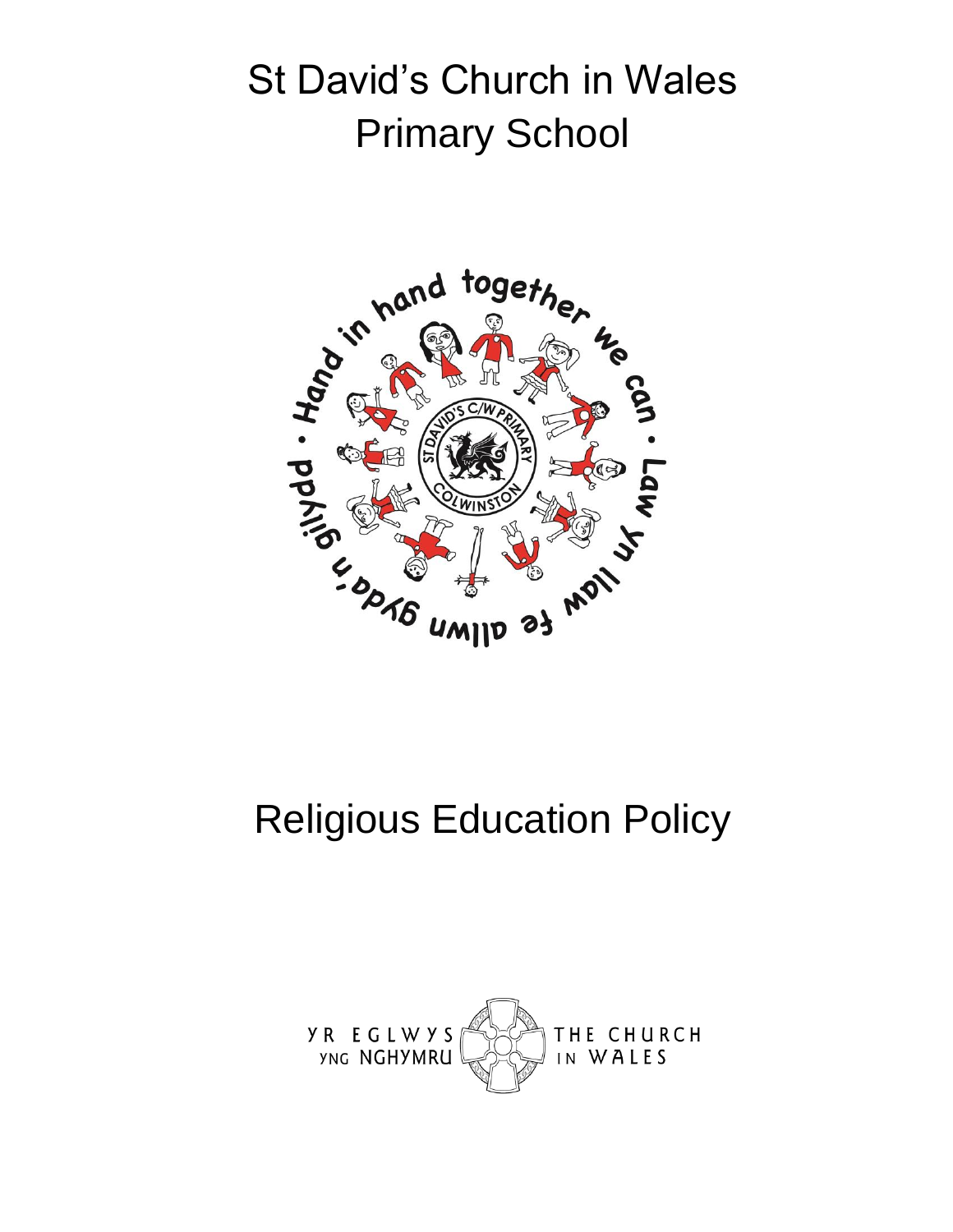# **Religious Education Policy**

#### **INTRODUCTION**

St David's School is a Voluntary Aided Church in Wales primary school and differs from a county school in the matter of religious education. A church school such as ours starts from a different basis: it is a Christian foundation and believes that only with an understanding of Christianity can a pupil learn to see things from a Christian point of view and learn Christian truth.

This policy hopefully shows how the staff at St. David's aim to maintain a Christian ethos in terms of the quality of education they provide and their interaction with the community.

## **AIMS AND OBJECTIVES**

Through the teaching of Religious Education at St. David's we aim to improve the quality of education received by all pupils. The special contribution of Religious Education is that it seeks to encourage and develop an awareness of the religious, spiritual and moral dimensions of life and to help children in their quest for meaning purpose in life. At St. David's we believe Religious Education to be an essential part of the school's curriculum in that it contributes to a pupil's overall development, both individual and social. The main aim of Religious Education is to help our pupils gain knowledge and an understanding of religious experiences and spiritual beliefs and practices. To achieve these aims at St. David's, Religious Education should seek:

 To enable children to explore and to enrich their own and other people's experiences and so grow in understanding of what life, and therefore religion, is about.

 To enable children to develop good relations with and a caring attitude towards other children and people.

- To enable children to respect and cherish their environment and their heritage.
- To make children aware of the events of the Church year.
- To familiarise the children with the life and the teachings of Christ.

 To introduce children to other major world faiths through Festivals and Sacred Writings. Furthermore to promote an understanding of, and a respect for, other faiths.

 To provide situations, real and imaginary, in which children can discover for themselves the meaning of religious experience in terms of love, forgiveness, awe, etc.

- To develop pupils' self-awareness and an appreciation of order and sequence in the world.
- To thank God in prayer and worship for all the wonderful things we have.
- To develop pupils' skills of reflecting, celebrating, puzzling and questioning.
- To develop a sense of belonging within the school.

 To develop a sense of community beyond the school and having some experience of a worshipping community.

 To lay a firm foundation on which children can build their lives. They will hopefully be prepared to face the outside world, both in moral and educational terms.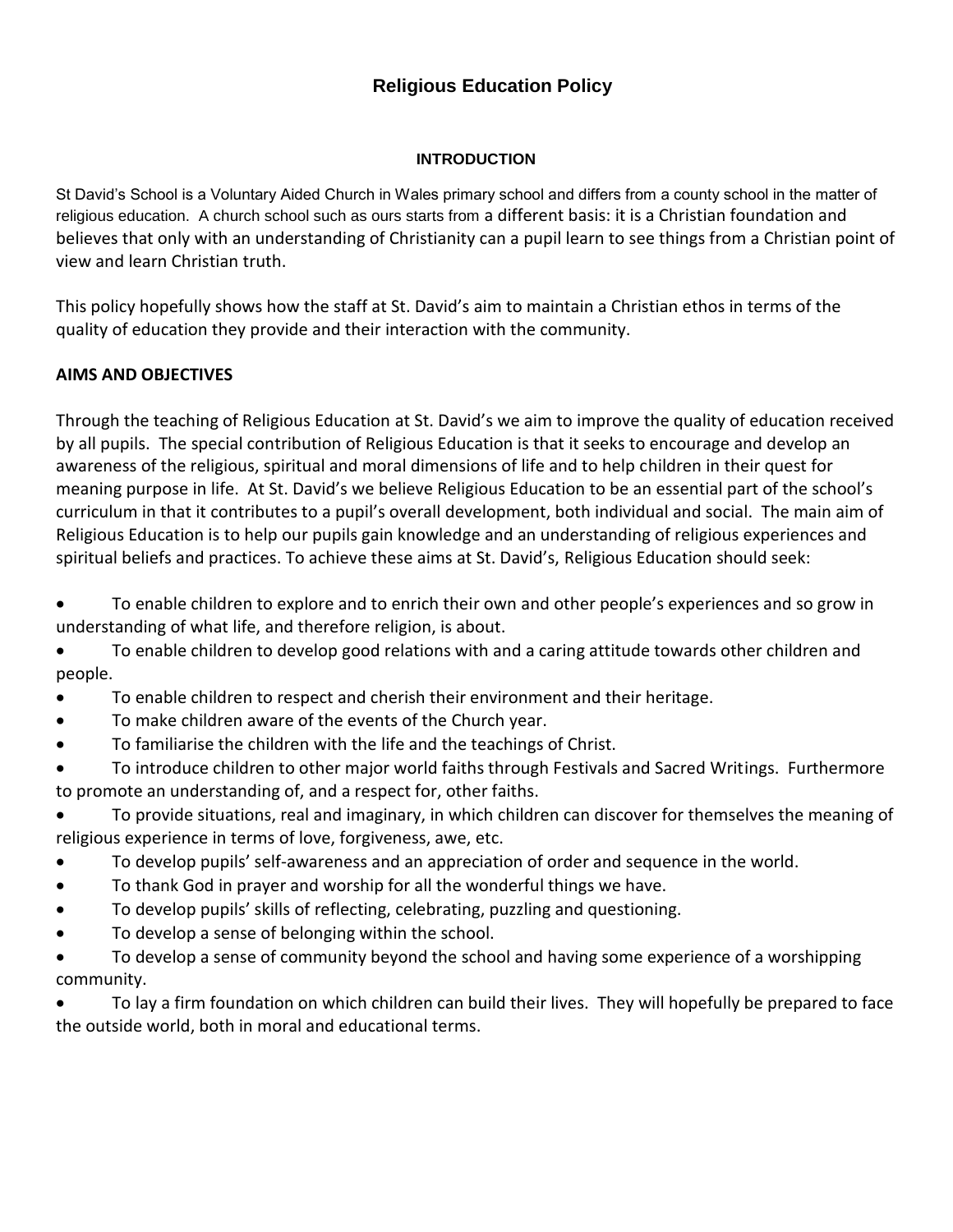#### **AREAS OF STUDY**

The 1993 Education Act reinforced the requirement of the 1944 Act in that Religious Education should remain a compulsory part of the curriculum. Religious Education therefore holds a unique status as being the sole basic subject designated in the National Curriculum.

Religious Education is therefore an important element of the basic curriculum entitlement of all pupils between the ages of 4 and 18. '*A Bright Future: Getting the best for every pupil at school in Wales'* asks each school to include, in its development plan, specific objectives for improved performance in all subjects of the curriculum including religious education.

However, Religious education differs from the core and foundation subjects as it has no nationally prescribed attainment targets or programmes of study. Also there are no nationally prescribed systems of assessment for Religious Education.

Every local Education Authority is required by law to establish a Standard Advisory Council on Religious Education (S.A.C.R.E or WASACRE in Wales). The duty of the S.A.C.R.E. is to advise the Authority on such matters connected with Religious Worship in County Schools and the Religious Education to be given in accordance with an agreed syllabus.

As a Voluntary Aided School, St. David's is exempt from this requirement. However, by law, all new syllabuses should, '…*reflect the fact that the Religious traditions in Great Britain are, in the main, Christian whilst taking account of the teaching practices of the other principal religions represented in Great Britain'.*

It is therefore important that we accept that the area in which we live is being influenced by other faiths and that at St. David's we raise the children's awareness of the beliefs and traditions of other religions. However, the principal religion to be taught at St. David's in the Foundation Phase will be Christianity. In the Foundation Phase Judaism will also be taught. This will be extended in Key Stage 2 with the addition of Islam in Year 5.

#### **PROVISION AND ORGANISATION**

The R.E Scheme ensures progression and development **from the Foundation Phase through to Key Stage 2.**  There are six areas of study**:**

## **Bible, Jesus, Church, Christian Life and Values, Festivals, Other Faiths.**

"Understanding Christianity" resources will be used to support the delivery of the scheme of work, which covers:

#### **Foundation Phase - Reception Class**

These learning areas provide an essential continuity for work in the Foundation Phase:

**Bible** – Pupils should begin to become familiar with the Bible in various forms as a source of stories and teachings. Bible stories should be age appropriate.

**Jesus –** Pupils should begin to be familiar with the sort of person Jesus was and to learn from his example. **Church** – Pupils should be given an opportunity to look at and visit a church building; **if possible twice during the academic year.** They should start to consider the different activities that happen in and around the church.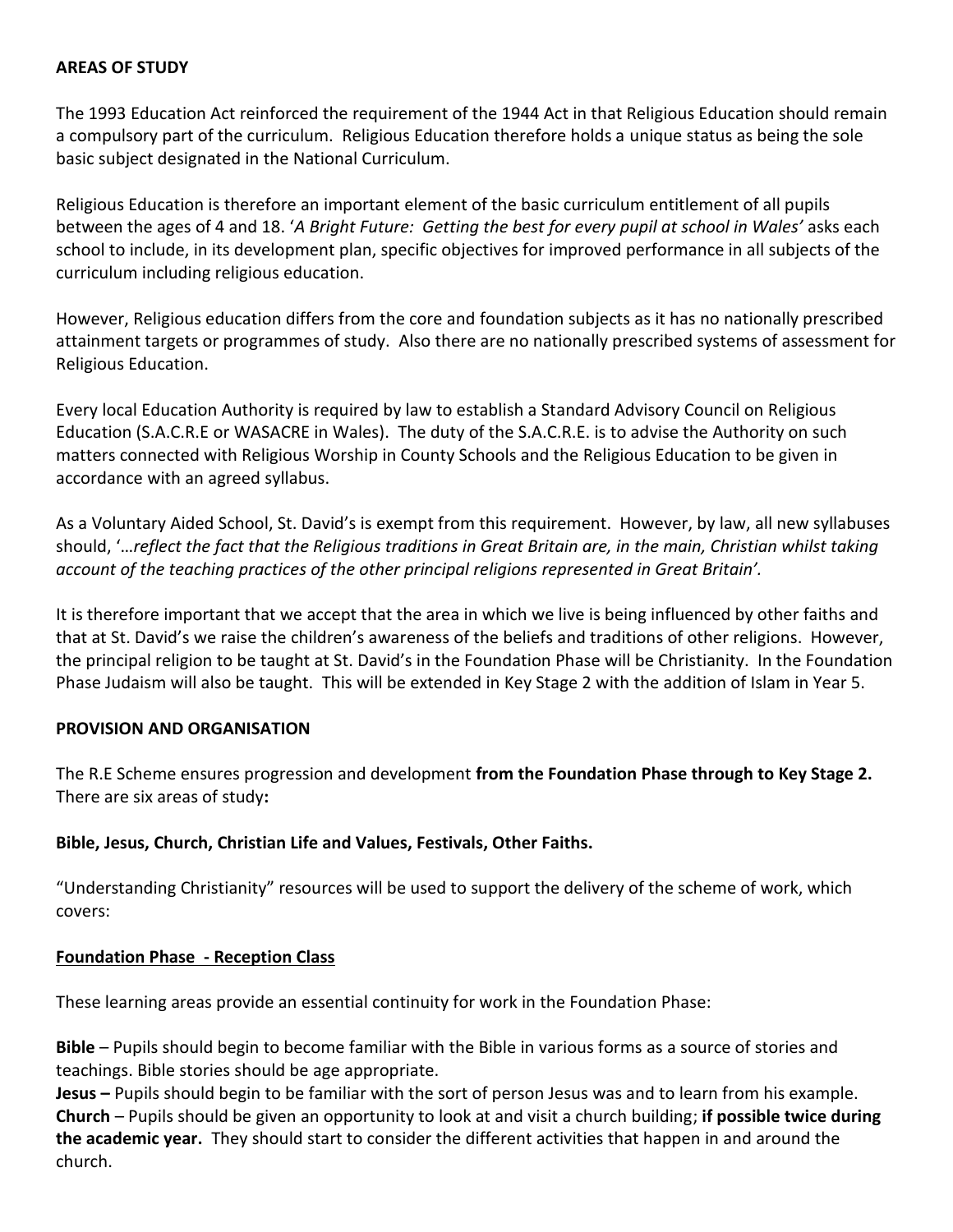**Christian life and values** – Pupils should begin to learn basic moral and spiritual values, starting with awareness that they are special to God.

**Festivals** – Pupils should begin to look at the main Christian festivals and see them as celebrations in which they can participate.

**Other Faiths** – Pupils should learn about the life of Moses and some of his main beliefs. (*see also below*).

# **In years 1 & 2 of the Foundation Phase, these areas should be studied in greater depth as below:**

**Bible** – Pupils should begin to become familiar with the Bible as a source of stories and teaching that encourages a variety of responses. They should be taught Bible stories appropriate to their own age as well as being made aware of the biblical teaching about the natural world (caring for the environment and animals). **Jesus** – Pupils should become familiar with the sort of person Jesus was, when he lived, what he taught and did and why he was important.

**Church** – Pupils should learn about church buildings and what they are for; what happens in them and what they mean to us. They should appreciate the elements of a church service and learn that the word church refers to the caring family of God.

**Festivals** – Pupils should be introduced to the main universally celebrated Christian festivals and learn to see them as celebrations in which they can contribute. They should also begin to appreciate Christian and ceremonial music.

**Other Faiths** – Pupils should learn about the life of Moses and some of his main beliefs. (see also below)

# **Provision and Organisation in the Foundation Phase**

The Foundation Phase Profile and Foundation Phase Outcomes currently define the seven areas of learning:

- Creative Development,
- Physical Development,
- Knowledge and Understanding of the World,
- Welsh Language Development,
- Mathematical Development,
- Language Literacy and Communication Skills,
- Personal and Social Development, Well Being and Cultural Diversity.

The seven areas form a key part of the core skills curriculum. The school is also working towards the New Curriculum in Wales based upon Successful Futures. (see below)

The core skills of Spiritual Development, Curriculum Cymreig, Communication, Thinking and Problem Solving and Personal and Social Wellbeing are taught through the main themes of the diocesan curriculum, as listed in bold print above.

## **Provision and Organisation at Key Stage Two**

At this stage pupils may reflect on the implicit element of a theme, but will more readily relate to material of an explicit nature – experiences such as festivals, celebration, symbols, beliefs and buildings. Teachers need to select the materials that are best for their pupils age range and ability.

Children at this age begin to build upon the foundations laid during the Foundation Phase and attempt to meet the challenging questions, which often arise.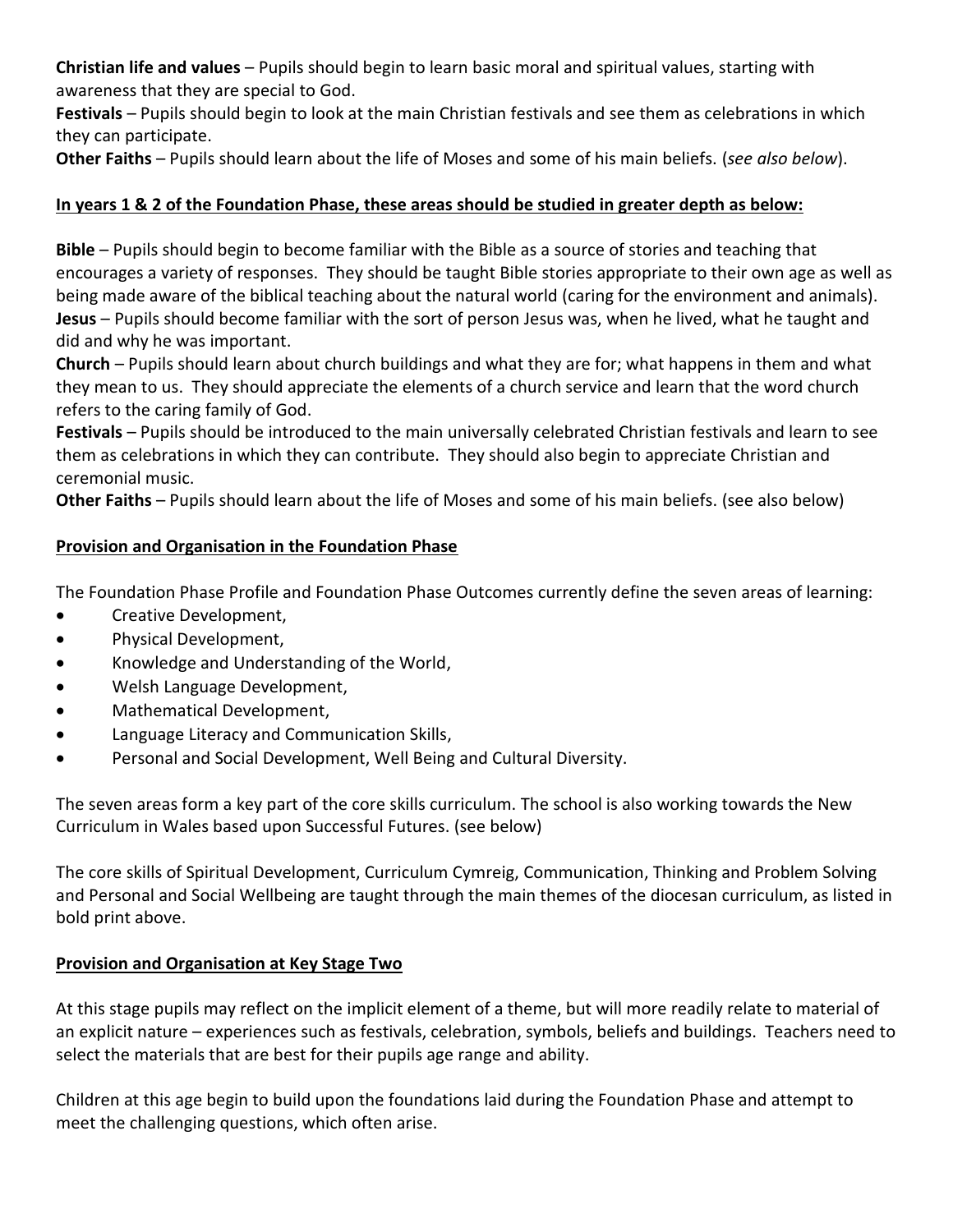"Understanding Christianity" resources will be used to support the delivery of the scheme of work, which covers:

**Bible** – Pupils should be taught Bible stories and helped to respond to them in a variety of moral and spiritual ways. They should also become aware of the range of biblical literature and its figurative and non-figurative aspects. In their application of biblical events, they should begin to understand dating conventions describing historical events. They should begin to grow in awareness of the process by which the Bible was written and transmitted to us and begin to grasp its historical and cultural value and relevance for today.

**Jesus** – Pupils should be taught about Jesus so they can see the impact he had on many kinds of people in his own day. They should begin to appreciate the purposeful shape of his ministry and to see what he taught in relation to Judaism, the church and to God. Pupils should begin to understand the theological meaning and saving purpose of the death and resurrection of Jesus.

**Church** – Pupils should be learning about the architectural, cultural and religious value of church buildings and begin to appreciate the structure and purpose of church services. As in the Foundation Phase, classes should aim to visit St Michael's Church twice during the year. They should begin to see that the church exists outside the building and that a variety of denominational expressions of Christian life are found. The beginning of a perspective on church history should be introduced, starting with the work of St Paul and St David. **Christian Life and Values -** Pupils should begin to work out how beliefs about other people and about how

right and wrong are linked with behaviour. They should realise that rules; of behaviour and moral values are expressed in the life of communities and in human relationships and in our concerns for other people and in our treatment of the natural world.

**Festivals** – Pupils should begin to grasp the annual pattern of Christian festivals and their purpose in keeping the life of Christ and the work of God constantly before the church. They should begin to associate Christian festivals with words, music and representational art. They should be given the opportunity to take part in Christian festivals.

**Other Faiths** – Pupils should begin to appreciate the function of Mosaic Law and the development of Judaism and its impact on Jewish believers. They should begin to appreciate the shape of Muhammad's life, the Muslim community and the Qur'an. They should also learn about the distance in historical time and geographical situations between Moses, Jesus and Muhammad. (see also below).

# **As in the Foundation Phase, the 2014 curriculum aims to develop each of the areas above through skills based activities.**

# **SUCCESSFUL FUTURES**

We are aware of the recommendations contained within the Donaldson review and the national intention to develop a revised curriculum based upon the four key purposes contained within the 'Successful Futures' document, namely to develop children as:

- ambitious, capable learners,
- enterprising creative contributors,
- ethical, informed citizens
- healthy, confident individuals.

We are beginning to look at what this may mean for our pupils in the context of RE and how we may use them to shape learning experiences.

Currently, RE falls under the Humanities Area of Learning Experiences umbrella. It is recognised that crosscurricular pedagogy is of the greatest importance, particularly enabling pupils to make links in their learning.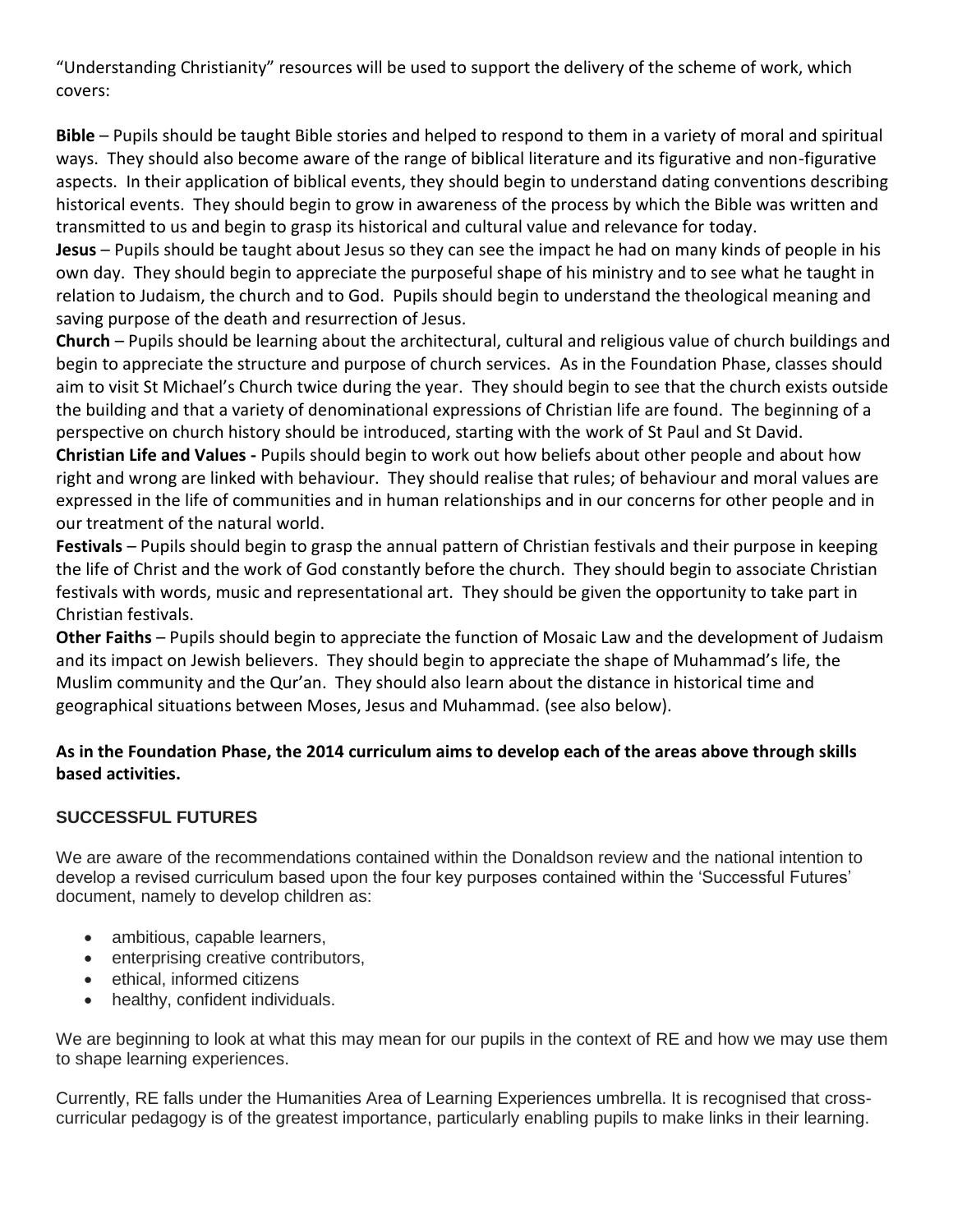# **RE AND THE LITERACY AND NUMERACY FRAMEWORK (LNF)**

At St. David's planning for history is in line with the National Literacy and Numeracy Framework and aims to embed literacy and numeracy in the learning and teaching of history. Teachers refer to the LNF when they plan opportunities for integrating literacy and numeracy in to their teaching. The seven areas covered under this framework are as follows:

- Oracy, Reading & Writing
- Numerical reasoning, Number skills, Measuring skills & Data skills

## **KEY SKILLS AND DIGITAL COMPETENCE FRAMEWORK**

Besides the core RE skills, Religious Education provides opportunities for pupils to develop the key skills of:

- **Developing thinking** learners develop their thinking across the curriculum through the processes of **planning**, **developing** and **reflecting**. In RE, learners develop their thinking skills through reflection on difficult questions, ideas/viewpoints and interpretations. They are encouraged to identify bias and delve deeper for the reliability of sources.
- **Information technology / DCF** learners develop their digital competency for a number of purposes. To research information about religions/non-religions and beliefs, their teaching and practices; to compare differing beliefs and cultures, information, ideas and data. Use their digital competency skills to represent their evidence, information, ideas and data in the most appropriate form, perhaps using spreadsheets and databases to handle and present data relevant to the study of religious education. They may use email (via Hwb) to communicate and analyse information.

When using the internet, children will be expected to follow the 'Rules for responsible use' outlined in the Internet Access Policy.

INCERTS is used to record the LNF skills and DCF **taught** to individual pupils.

## **BILINGUALISM AND CURRICULUM CYMREIG**

Estyn's report, 'Aiming for Excellence in Religious Education' stated that 'Religious Education should introduce pupils to Christianity and the other main religious traditions found in Great Britain, as living faiths. If this is to be done effectively, teachers should make the fullest use of resources that are to be found in and relate to the local community. This in itself will ensure that religious education has a significant Welsh dimension.'

At St. David's very good provision is made for the Curriculum Cymreig as pupils develop an awareness of:

- Religion as it is practised in modern Wales.
- Religious celebrations in the local community that are peculiarly Welsh.
- Religious people and leaders in the local community.
- People who, today and in the past have contributed significantly to the religious life of Wales.
- Important places of specific religious interest in Wales.
- The significance of the Welsh language in the religious life of Wales.
- Specific religious links that Wales has with other parts of the World.
- Religious/ non-religious and ethical issues that relate to the local community, the environment and to Wales as a whole.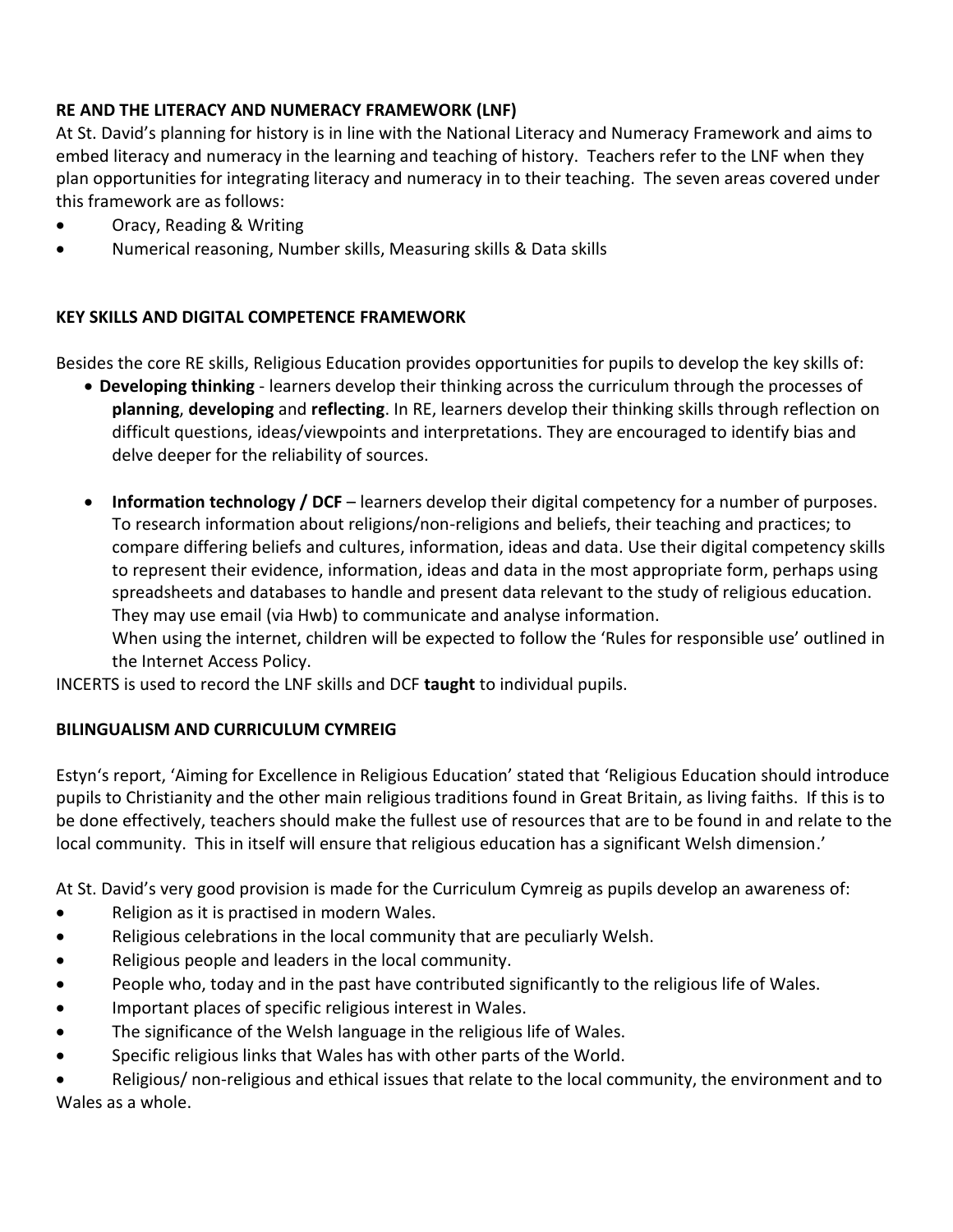# **EQUALITY**

The content of R.E. in the school will be appropriate for all children, irrespective of religious/non-religious and cultural background. The teaching will encourage sensitivity towards and respect for the diversity of views and beliefs.

Our school is committed to eliminating any unlawful discrimination on grounds of Race, Gender, Transgender, Religion or Belief, Disability or Sexual Orientation, Pregnancy or Maternity Marriage or Civil Partnership by creating an environment where every individual, regardless of ability or background, is able to participate and is valued fully as a member of the school community. Being opposed to all forms of discrimination and prejudice, we promote a positive attitude towards differences and expect respect for people of all backgrounds.

## **ADDITIONAL LEARNING NEEDS**

The teaching of R.E. will be suitable for children of all abilities and differentiation will be achieved by task and outcome. Pupils with special educational needs have the right of access to religious education and experience has shown that such needs often give pupils special insights into, or empathy with, religious characters and situations. Pupils with speech difficulties may be able to engage well with art, music, dance and drama and so connect directly with the core of religious vision of life.

Pupils identified as More Able and Talented are encouraged to lead presentations, Worship and model responses to learning to peers. Pupils of other faith/non-faith backgrounds will also be encouraged to share celebrations/festivals related to their own beliefs when these are other than Christian.

## **ASSESSMENT, RECORDING AND REPORTING**

Assessment is the process by which progress in R.E. is measured and communicated to pupils so that they and their teachers can take their learning forward. Initially this was done via the Llandaff Diocese digital tracking system/ but this has been replaced by INCERTS, which is linked to the revised curriculum, teachers should aim to update pupil records at the end of each term when a theme has been covered.

The assessment of religious education will also help in the reporting to parents, through the two parents' evenings each year and the pupil's end of year written report, and show that the subject enjoys equal status with the other curriculum areas. Pupils are also actively encouraged to self assess enabling them to feel involved in their own learning and to develop a sense of responsibility.

## **ROLE OF THE CO-ORDINATOR - MONITORING, EVALUATION & REVIEW**

The monitoring of the planning, delivery and evaluation of the Religious Education curriculum will take place in line with the school's policy. The class teacher will evaluate the teaching and learning opportunities in their own class using the weekly planning pro forma.

The Religious Education Co-ordinator will review planning, monitor a sample of books and keep records in the Curriculum Monitoring File. The link governor will be involved in this process.

The RE Co-ordinator will provide an evaluation for the whole school self evaluation report each year and priorities for improvement will be gained.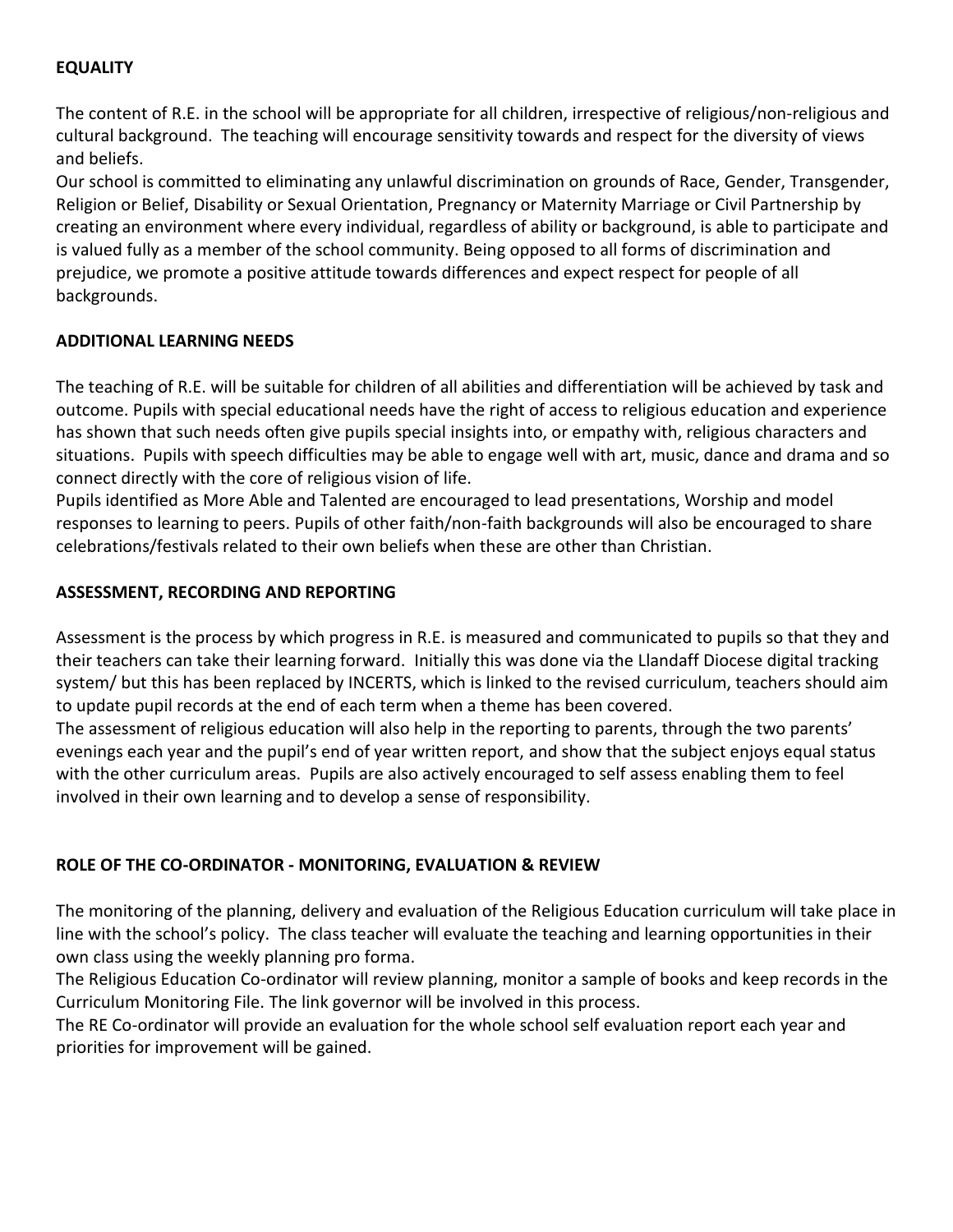#### **OTHER ROLES & RESPONSIBILITIES**

- To ensure each child has his/her legal entitlement to Religious Education.
- To draw up in conjunction with Mrs Penny Snowden, R.E. governor, a policy and scheme of work for R.E.
- To know the legal requirement for R.E. (5% of teaching time per week approximately 1hr 15 mins a week).
- To have an in-depth knowledge of the area, including latest developments within the Church in Wales's syllabus.
- To support and advise other members of staff.
- To audit resources within the school.
- To order and organise resources in a way in which they are easy to use and accessible to all members of staff.
- To ensure that there is progression and continuity in R.E across both primary curriculum phases, through monitoring involving looking at lessons being taught, scrutiny of pupils' books, discussions with children.
- To meet with Mrs Penny Snowden at least once a year to provide an overview of R.E. teaching and learning within the school.
- To liaise effectively with the colleague responsible for Spirituality and Worship within school to ensure consistency of practice.
- To work alongside teachers to ensure that there is good practice, and to gain an overview of practice in both primary phases.
- To provide in-service training as and when required.
- To develop and implement a scheme of work.

## **NEW INITIATIVES/RESEARCH**

The SMT and R.E. Coordinator will ensure that the teaching in R.E. is in line with current pedagogy and practice reflects recommendations and guidance. The school is responding to the four purposes and 12 pedagogy principles outlined in Successful Futures. Any new initiatives will be carefully considered and adopted if the school feels these will benefit the teaching and learning.

## **STAFF CPD**

St David's Church in Wales Primary School is committed to training staff in R.E. with in-school training, the Diocese and other outside agencies if necessary. The staff is encouraged to identify areas of R.E, which they wish to develop and enhance. Every effort is made to meet individual training needs.

#### **CYCLE FOR SIP**

Following the annual monitoring cycle at St. David's, the Coordinator will produce an annual subject coordinator's report. This report will feed into our annual self- evaluation report and from this priorities for school improvement will be agreed.